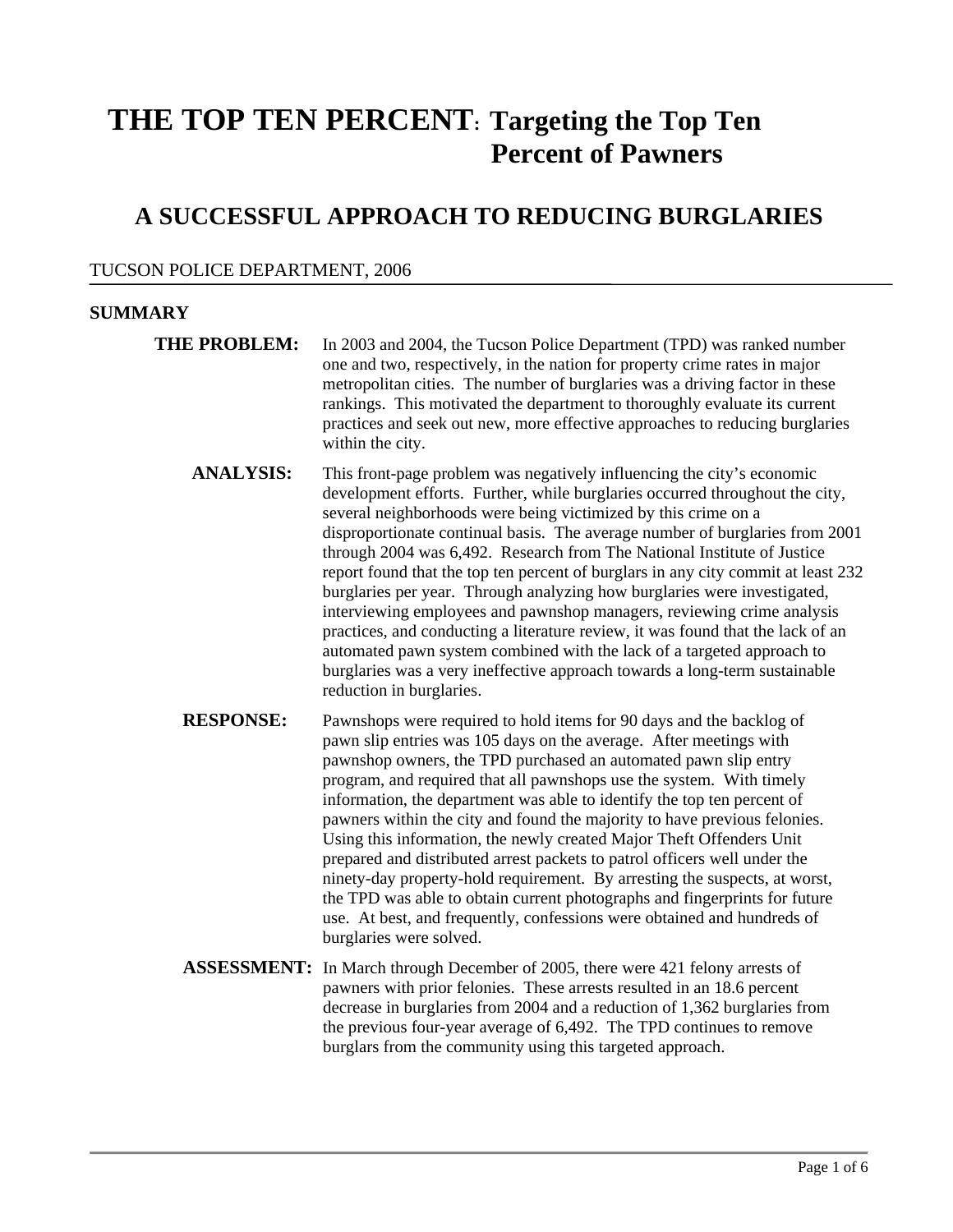# **INTRODUCTION**

Until 2005, the Tucson Police Department (TPD) operated a Central Investigations Division (CID). This division was composed of the Property Crimes and Violent Crimes sections. It became apparent however, that property crimes were not afforded adequate resources. Stretched management resources caused property crimes to fall second to violent crimes in terms of providing strategic directions and renewed focus on cases.

During the department's reorganization in 2005, the CID was divided into two divisions, Crimes Against Persons and Property Crimes. The investigative units of the Property Crimes Division include:

- Auto Theft
- **Auto Theft Task Force**
- Court Liaison
- **Elder Abuse Task Force**
- **Fraud**
- **Burglary**
- **Major Theft Offenders**
- $\blacksquare$  Pawn
- **Surveillance**

Since its inception in 2005, the Property Crimes Division has practiced Problem Oriented Policing through various initiatives. "The Top Ten Percent," a Problem Oriented Policing initiative focuses on reducing burglaries within the city of Tucson. This initiative is dependent upon the electronic pawn reporting program, which tracks stolen items and the individuals who have pawned such items.

# **SCANNING**

When the FBI's Uniform Crime Reporting (UCR) data was released for the year 2003, Tucson ranked worst in the country for its property crime rate. The following year in 2004, it appeared that little improvement had been made when the UCR data indicated that Tucson had the second highest property crime rate in the country.

Burglary specifically was identified as a major city issue, because of its impact on both individual residents and the city's revenue sources. From a victim's perspective, burglary is perhaps the most troubling property crime because of the insecurity that occurs when one becomes aware that his or her home was entered by a complete stranger. The loss of feeling secure in one's home, accompanied by the loss of property, is often overwhelming. From the city's perspective, high burglary rates threatened to reduce revenues, as corporations were reluctant to consider Tucson as a relocation option.

To combat the high property crime rates, the Property Crimes Division created the Property Crime Reduction Plan. This plan emphasized the need to reduce burglary within the city because doing so could significantly reduce the total property crimes. Information from the National Institute of Justice indicates that each burglar in the top ten percent of burglars commits more than  $232$  burglaries per year<sup>1</sup>. Focusing on arresting these individuals will reduce the burglary rate in a long-term sustainable manner.

The Property Crime Reduction Plan emphasized the need to target the top ten percent of burglary suspects operating in the city, due to the high volume of burglaries committed by these criminals. In addition, some neighborhoods had disproportionate burglary rates, which needed to be addressed so that the city's burglary rate could be effectively reduced. The following map depicts the geographic areas of Tucson with high rates of burglary.

i.

<sup>1</sup> Chaiken, J.M. Varieties of Criminal Behavior. U.S. Department of Justice, National Institute of Justice. 1982 (NCJ 87680): 44.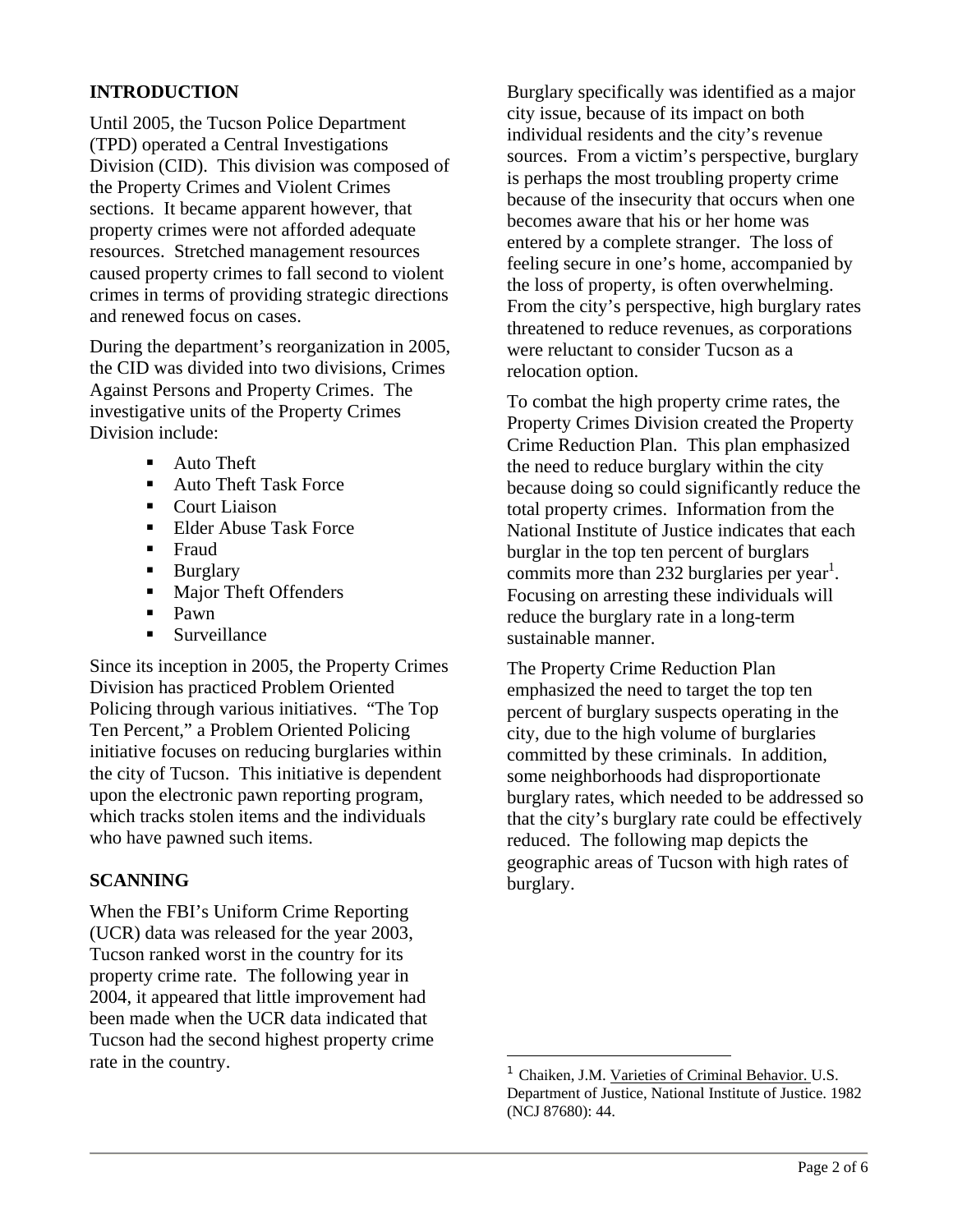#### **2004 Tucson Burglary Hot Spots**



#### **ANALYSIS & RESPONSE**

Burglary had been an ongoing problem in Tucson for many years. The burglary rate in Tucson had remained relatively constant between the years 2000 and 2004, with no annual increase or decrease exceeding five percent. Regardless of the consistently moderate burglary rate, neither the community nor the department was satisfied. What became apparent was the need for a strategic burglary reduction plan.

# **Burglary in Tucson 2001-2005**



It was not until early 2004 that the TPD came to establish the high correlation between property crimes and substance abuse. According to the department's data, 66 percent of the burglary

cases during the first half of 2004 were related to methamphetamine use. In addition, experience showed that burglaries were attributed to abuse of other controlled substances.

The data used to determine the extent of the burglary problem in Tucson included the TPD's UCR burglary statistics, pawn reporting data, crime mapping, and analysis.

As demonstrated on the Burglary Hot Spots Map, some neighborhoods are targeted by burglars at a far greater rate than others are. The causes of this disparity are outlined by the lieutenant of the property crimes division by noting that older homes were not built with the same emphasis towards crime prevention as new homes are. For example, the majority of older homes have wooden door jams compared to the steel door jams in new homes. Residences in neighborhoods with predominantly older homes are more likely to be targeted by burglars because of security features.

This problem was addressed through refocusing the mission of the Crime Prevention Unit to respond to areas experiencing high crime rates. This unit is responsible for the implementation of proven crime prevention techniques to target harden these locations.

Pawn reporting data indicated that a large volume of stolen goods was being pawned at local pawnshops. By law, pawnshops are required to fill out a pawn slip every time they purchase a piece of merchandise from a pawner. Following each transaction, the pawned item must remain in possession of the pawnshop for 90 days. This practice is essential for identifying both stolen property and the individuals selling stolen property.

The existing pawn data however contributed too few arrests and even fewer convictions because of the tremendous backlog of pawn data to be entered into the pawn database. While the law mandated that pawnshops hold every item for a minimum of 90 days, the average pawn slip was entered into records after 105 days. It took additional time to be able to analyze this data.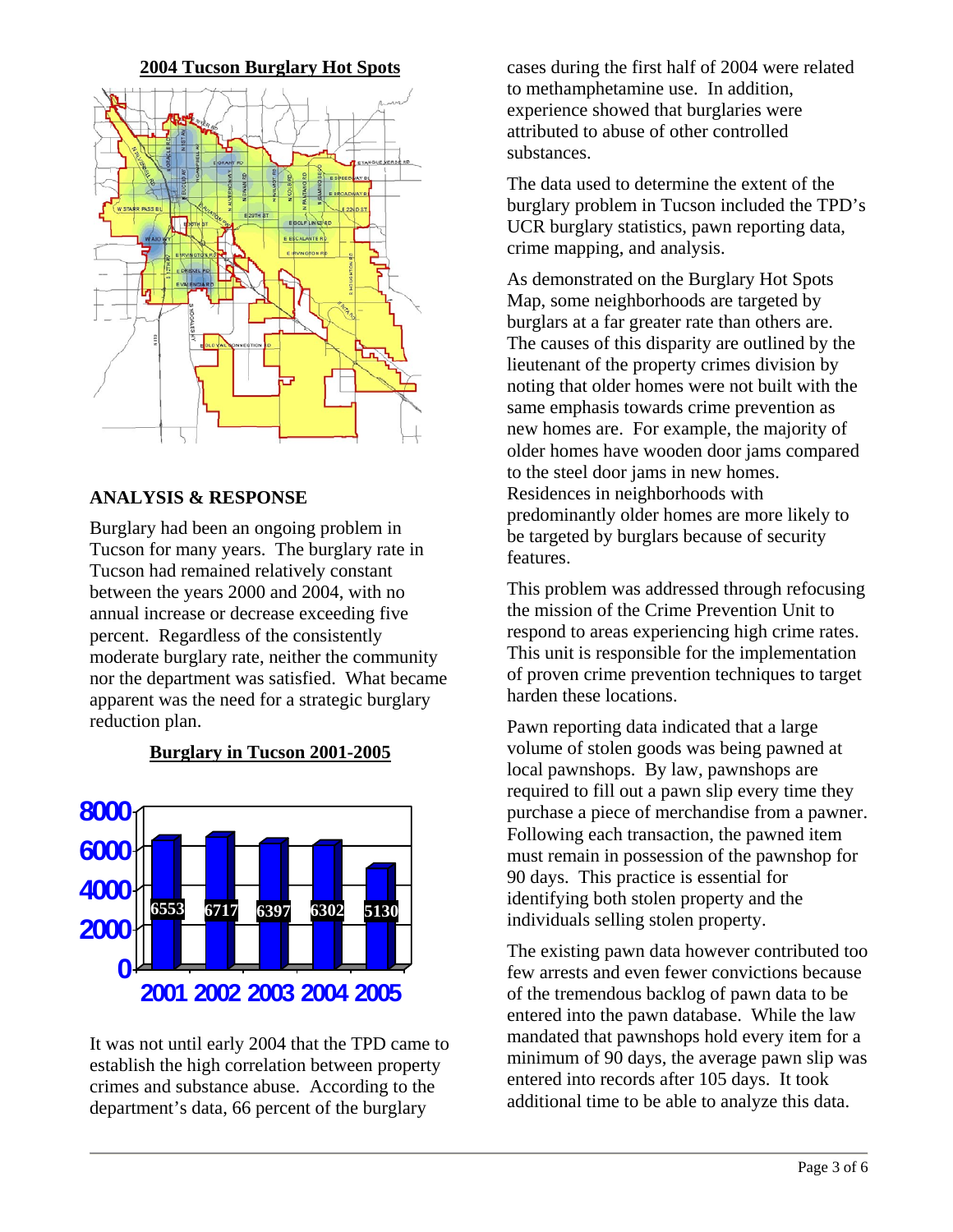To overcome the challenges of the backlog problem presented by the lengthy process of manually entering the pawn data, the department invested \$45,000 to implement electronic pawn reporting. The electronic pawn reporting system utilized the Leads On-line software. With the availability of timely pawn data, investigators could more easily track ongoing criminal activity and the identities of active pawners.

Initially when the Property Crimes Division was created, the files of 107 active pawners were placed on the desk of a crime analyst. To focus on these major offenders, the department created the Major Theft Offenders Unit (MTOU). This unit works in cooperation with other property crime units. During just the first nine months of the creation of the MTOU, the unit was responsible for 138 felony arrests of felony pawners. In addition to the arrests made by the MTOU, the burglary unit made 421 arrests in 2005, an increase of 17 percent from the previous year.

With the information from the electronic pawn reporting, the MTOU was able to assemble arrest packets for distribution to the patrol divisions. The distribution of arrest packets often led to an arrest and confession of a major offender. In the MTOU's first nine months of operation, arrest packets led to 26 felony arrests by patrol officers. Even without a confession or prosecution, an arrest provided the department with an updated photograph and fingerprints of the offender. The electronic pawn data also reduced some of the redundancy that resulted from having multiple units searching for the same individuals.

Staffing shortages had also provided obstacles to apprehending active felony pawners. Due to the longstanding shortage of fingerprint processing capacity, many officers in the field were not taking a sufficient number of prints at property crime scenes. This changed when the Latent Print Unit doubled in size. This unit's increase in staffing, coupled with its expansion of the existing Automated Fingerprint Identification System, has significantly improved the TPD's fingerprint capacity.

# **ASSESSMENT**

The process of stepping back and looking at how burglaries were being investigated along with objectively analyzing all of the associated processes used to arrest burglars was invaluable. This provided for the creation of a strategic burglary reduction plan with clearly defined goals and objectives. The response plan's goal was to reduce burglaries by ten percent in 2005. The result was a reduction of 18.6 percent.

The Property Crimes Division captain and lieutenant developed and measured the criteria for the program's evaluation. The evaluation period began immediately after the Ten Percent Program was initiated in April of 2005. Hot spot maps were continuously reviewed along with pawn data analysis, and ultimately arrest statistics. The formal evaluation period was for eight months however, the program's effectiveness continues to be evaluated by the Property Crimes Division commanders.

There were several hurdles to cross to implement to Top Ten Percent Program. These were turned into objectives with clearly stated goals and were not viewed as problems. Having adequate funding, time, and fostering the change of practices in the department were challenging but successful. Once the TPD purchased the pawn software, along with using the requirement that the TPD could mandate how pawnshops reported their data, obtaining compliance from the pawnshops was accomplished.

Because there were immediate results observed upon the program's implementation, considering other systemic efforts was not necessary. The Property Crimes Division and more specifically, the Burglary Unit are continuously vigilant in seeking out methods to improve upon existing practices or to fine tune procedural issues. An example of this is that with experience and training crime analysts can become more experienced in various techniques to improve how data is analyzed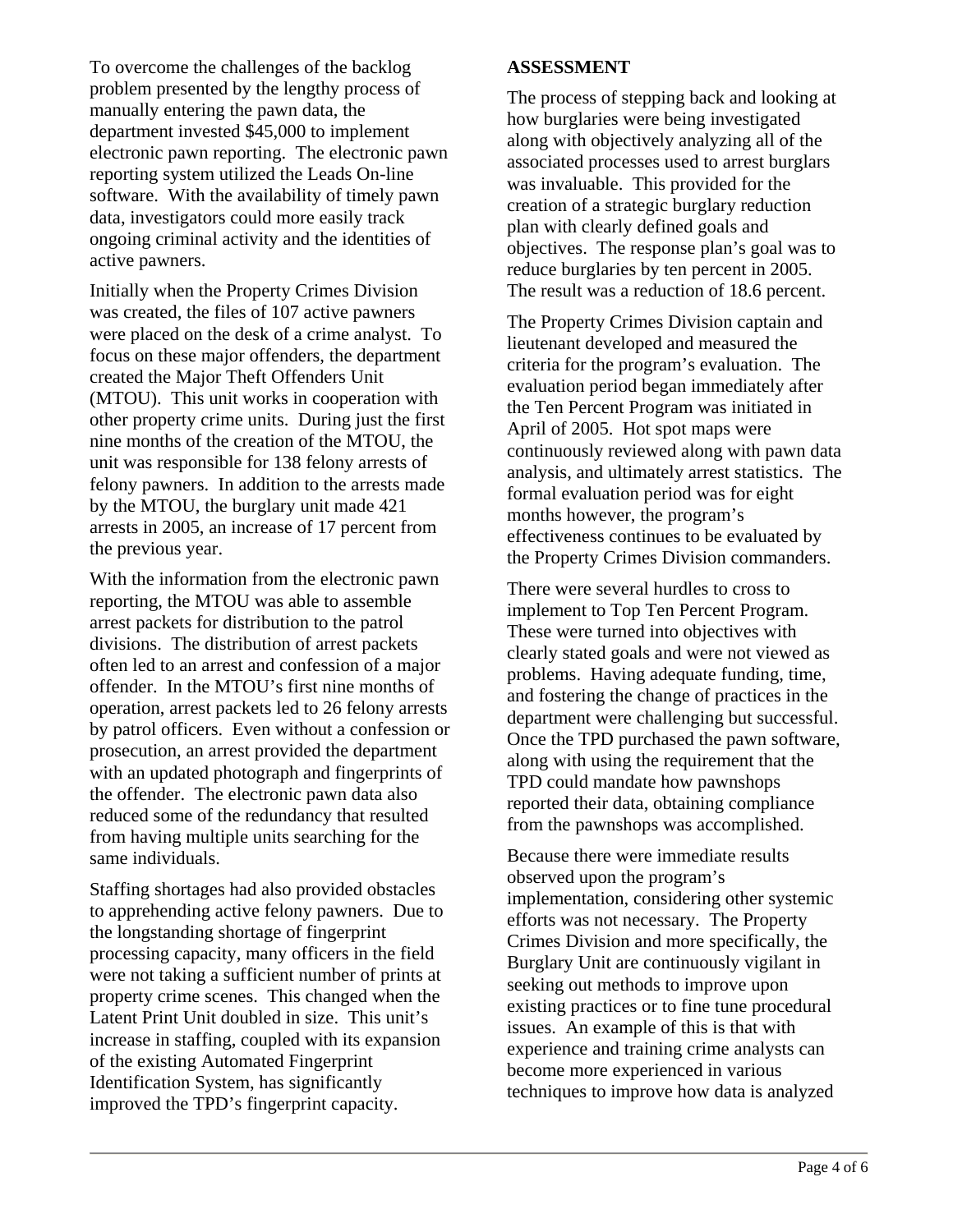and therefore further improve the quality of information provided to the Burglary Unit.

All initial program goals were met with the most important being that with an automated pawn slip process, the Burglary Unit is able to receive timely data to analyze and quickly identify the most frequent pawners. Improved and timely crime analysis approaches allow the unit to improve their understanding of the habits and practices of burglars. An example is that most burglars typically pawn items to shops that are in close proximity to the location they have burglarized. Connecting patrol, forensic, and crime prevention efforts with the investigative aspect of burglary has created a broader understanding of the problem and a cohesive approach to identifying and arresting burglars.

Results were measured by how many frequent pawners with prior felonies were arrested. This, along with focusing on known hot spots in Tucson, allowed for a visual review of hot spot maps, accompanied by statistical reports, to see if there was a reduction in the areas that were being disproportionately victimized. Additionally, the program benefited the community, as burglaries were reduced citywide, not solely in hot spot locations.

#### **2005 Tucson Burglary Hot Spots**



While the Burglary Unit regularly works with the Pima County Attorney's Office to successfully prosecute burglars, their office is faced with resource constraints. Continual coordination with their office is essential to ensure that burglars are not only successfully arrested, but also successfully prosecuted.

By focusing on the arrest of burglars with prior felonies there was not a concern of displacement as their successful prosecution ensured prison time. However, as burglars are incarcerated, there are burglars being released from prison with plans to return to their former occupation.

The Burglary Unit will need to continue monitoring the effectiveness of the Top Ten Program. As burglars become more aware of the risks of frequent pawning, they may begin to utilize other methods to obtain cash for their stolen goods. Regular monitoring of the program will be able to catch such shifts in a timely manner so that appropriate adjustments can be made to ensure that burglaries continue to reduce in Tucson.

# **AGENCY & OFFICER INFORMATION**

The TPD's Top Ten Percent Program was initiated within the newly formed Property Crimes Division within the Investigative Services Bureau; however, the timely arrest of top pawners with prior felonies is most frequently coordinated with one of the five patrol divisions within the department. The use of more forensic data to apprehend burglars has also changed some procedures within the Crime Laboratory and the Identification Section.

Prior to implementing this program, TPD commanders and section heads had received a variety of training in problem solving and are very familiar with problem oriented policing. The model is often used for presenting a variety of crime initiatives to senior management. The Academy trains all new recruits in problem solving by requiring that they complete a community or problem